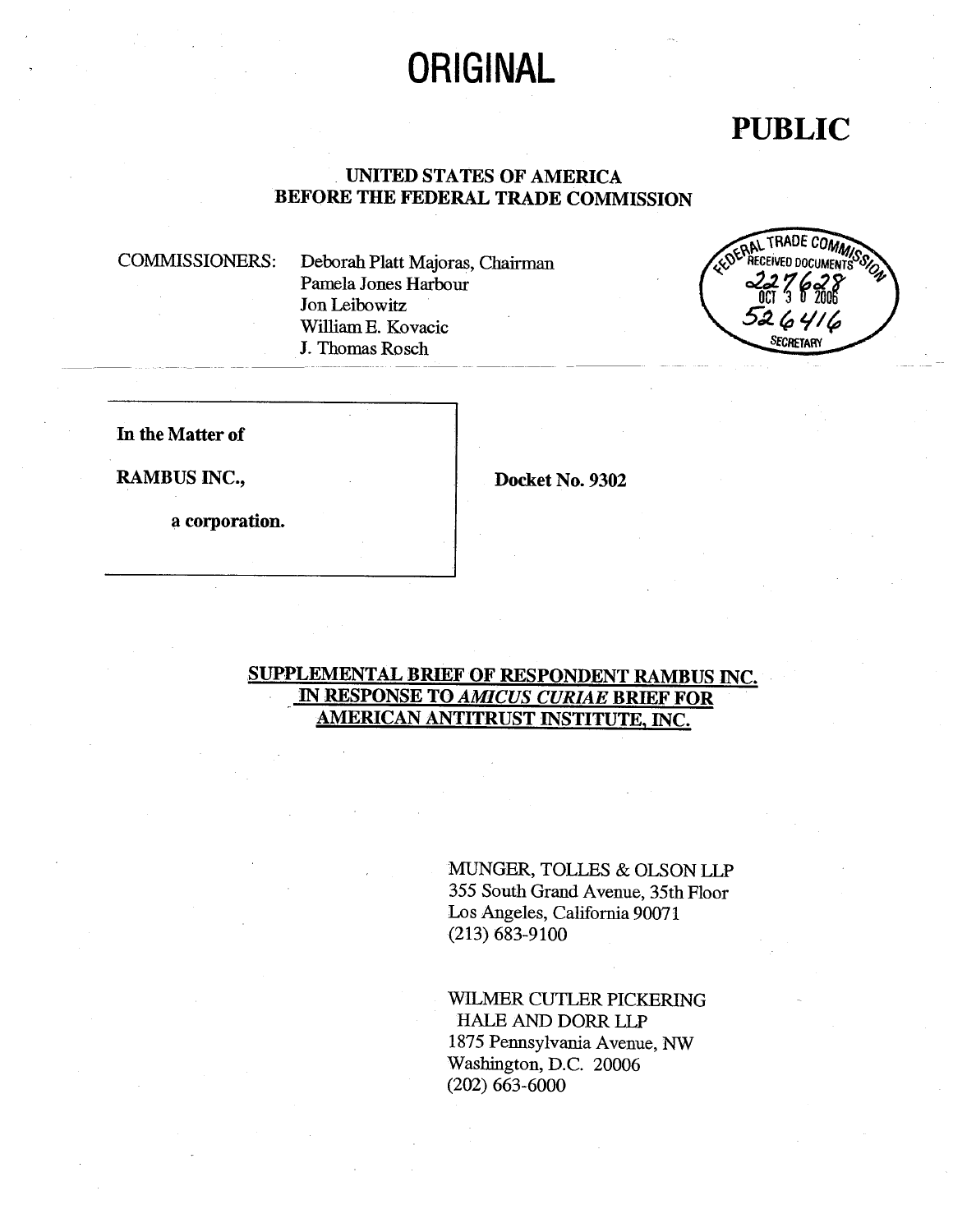### TABLE OF CONTENTS

 $\sim$ 

| I.  | AAI's "Open Standards" Submission Provides No Useful Guidance For The |                                                                                                                                  |  |
|-----|-----------------------------------------------------------------------|----------------------------------------------------------------------------------------------------------------------------------|--|
|     | A.                                                                    |                                                                                                                                  |  |
|     | B.                                                                    | AAI's suggestion that the Commission should try to restore<br>competition to the "market for an open standard" is irrelevant and |  |
| II. |                                                                       | AAI's Argument About Rambus's "Reward" From Its Patents Is Analytically                                                          |  |

#### TABLE OF AUTHORITIES

#### CASES

| Fromson v. Western Litho Plate and Supply Co., 853 F.2d 1568 (Fed. Cir. 1988) |  |
|-------------------------------------------------------------------------------|--|
|                                                                               |  |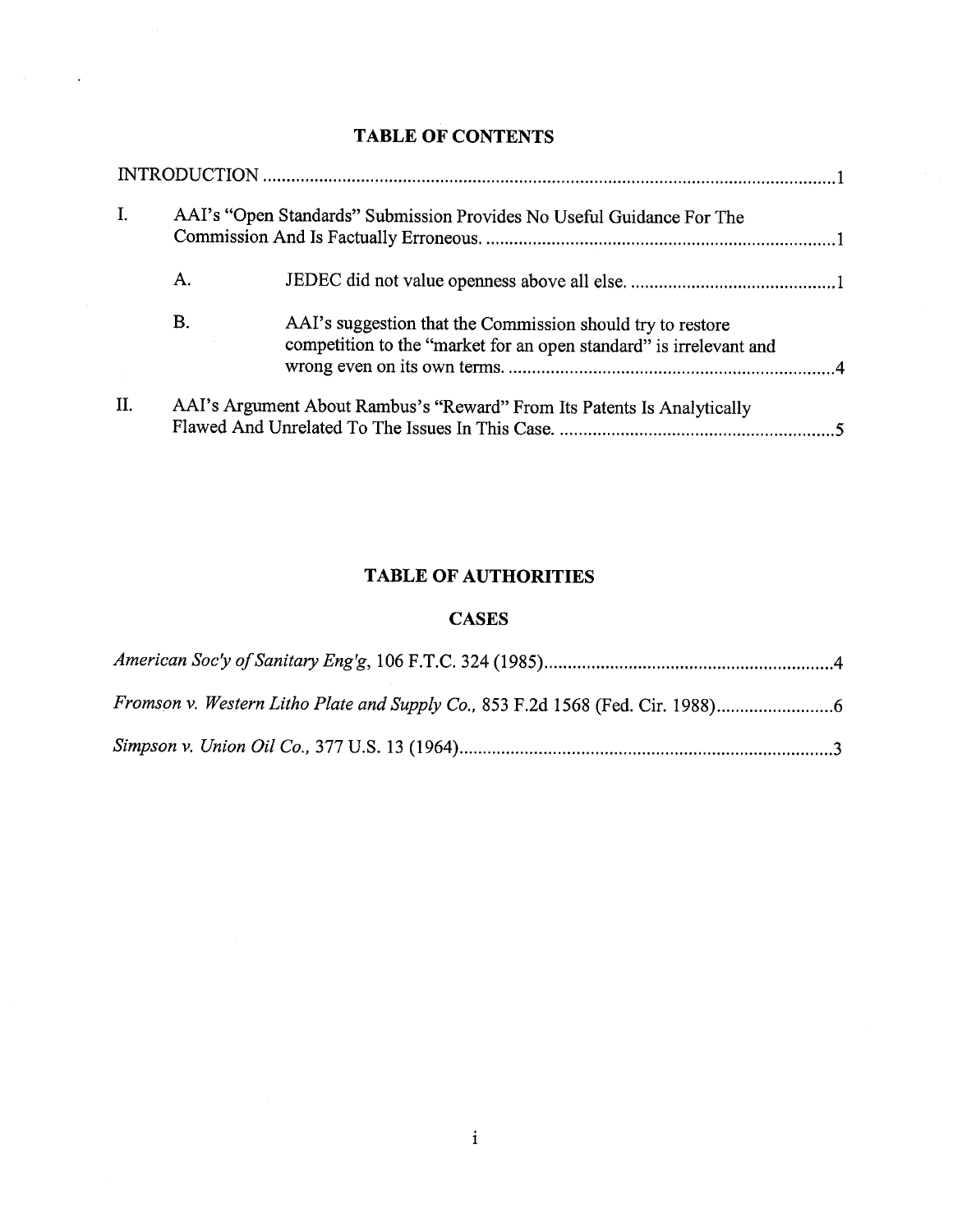#### INTRODUCTION

The proper remedy for the violation that the Commission has found in this case depends in large part on the answers to two fundamental questions: (1) whether the Commission has authority to order a market-altering remedy, and (2) if the Commission has such authority, how (if at all) the markets for the four relevant technologies used in SDRAM and DDR SDRAM would have differed in the but-for world (a point on which Complaint Counsel bear the burden of proof). The American Antitrust Institute (AAI) does not address either issue in its *amicus curiae* submission. Instead, it articulates two abstract principles that it argues should guide the Commission. AAI makes no attempt, however, to square its argument or either of the principles it asserts with any legal authority or with the record in this case.

#### L. AAl's " Open Standards" Submission Provides No Useful Guidance For The Commission And Is Factually Erroneous.

AAI's first principle is that "the purposes of an 'open standard' are inherently inconsistent with... patent policy." (AAI Br. at iv). AAI further argues that JEDEC' "overriding mission was to create open standards to the greatest extent possible" (AAI Br. at 2), and that the Commission, in fashioning a remedy, should mimic JEDEC's alleged preference and deny Rambus any royalties for its inventions. This argument fails for several reasons.

#### JEDEC did not value openness above all else.  $A_{-}$

First, it is not the case that JEDEC was committed to the kind of "open standard" contemplated by AAI, which defines an open standard as one that is "free for all to implement with no royalty or fee." AAI Br. at 1 n.1. In fact, the record shows that JEDEC members and officials did not even agree on the meaning of the term "open standards." See, e.g., D. Rhoden, Tr. 301 (JEDEC Chairman stating that "open standards inside of JEDEC" meant a process

 $\mathbf{1}$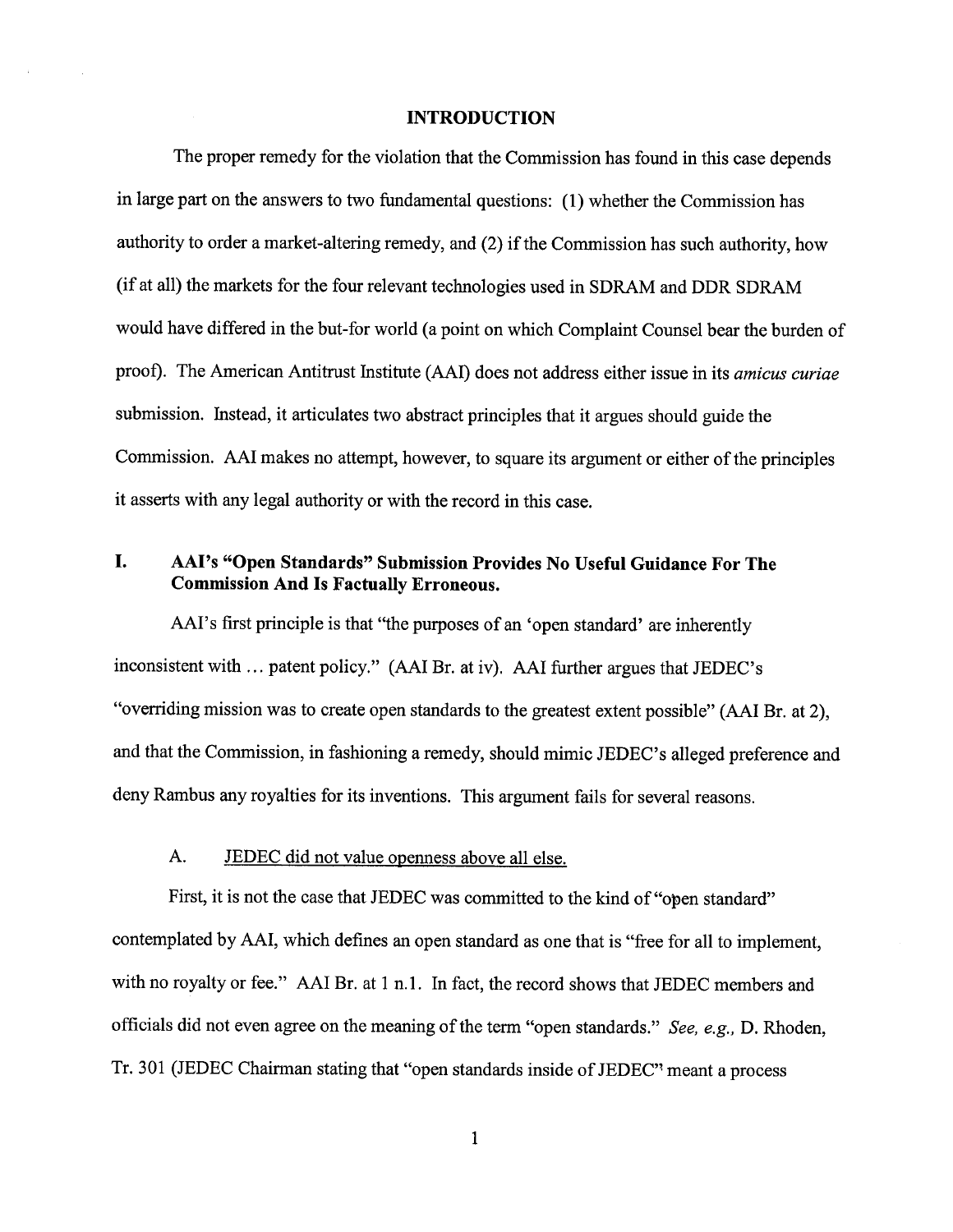where everyone can participate that wants to, and in the end the end product is available to everybody"); J. Kelly, Tr. 2072 ("open standards" include those with patented features as long as they are available on reasonable and nondiscriminatory tenns).

AAI cites selective quotations suggesting that JEDEC members were very cost-sensitive and that "some" JEDEC members opposed the use of "royalty-bearing elements" in standards. AAI recognizes, however, that minimizing costs was not the only concern of JEDEC members. AAI acknowledges that manufacturers differ in the extent to which they are wiling to forego technologically superior approaches in an attempt to minimize licensing costs (AAI Br. at 1), and it ultimately concedes, as it must, that JEDEC does not "prohibit patented specifications" (id. at 4). See also ALJ Op. at ¶605 (quoting letter from EIA to Commission explaining the "positive and pro-competitive benefit to incorporating intellectual property in standards"). Accordingly, JEDEC repeatedly included patented technologies in its standards, sometimes with-but sometimes without-a RAND commitment. See, e.g., id. at  $\P$ [1414-1434 (discussing instances in which JEDEC selected patented technologies). In fact, even after disclosure of Rambus's patent position, JEDEC chose to retain Rambus's royalty-bearing technologies in the DDR2 SDRAM standard, despite the fact that there was no lock-in. Plainly, therefore, it was not "JEDEC's overriding mission . . . to create open standards." AAI Br. at 2.

Further, although AAI appears to suggest that the Commission should imagine "a hypothetical ex ante negotiation" (AAI Br. at 3), the record makes clear that JEDEC did not engage in ex ante negotiations to secure low-cost access to patented technologies. Indeed, it is

Licensing costs are just one part of the cost of incorporating a given technology into a standard. A royalty-free technology may actually increase costs if it offers inferior performance or requires increased manufacturing costs or more costly complements.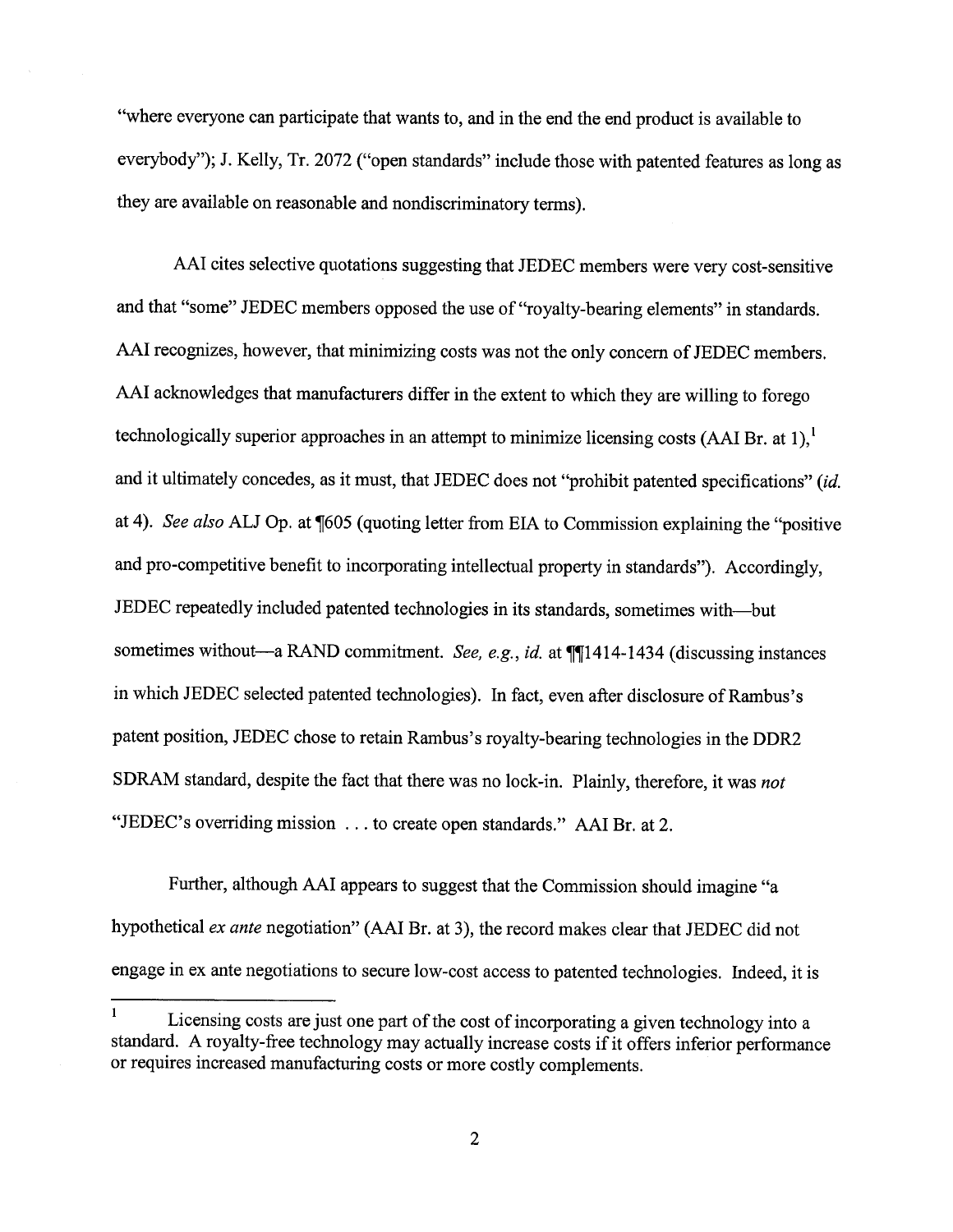undisputed that JEDEC and its committees "did not themselves engage in ex ante royalty negotiations about the level of a 'reasonable' royalty," Amicus Curiae Brief of JEDEC Solid State Technology Association (Sept. 15, 2006) at 9-10 (emphasis added), and "there is no evidence that the [JEDEC] Committee secured a RAND commitment to a specific royalty rate." Id. (emphasis in original). See also J. Kelly, Tr. 1882-83 (testimony by JEDEC President that JEDEC does not have expertise to determine "reasonable royalties"). There is therefore no reason to believe that, if JEDEC had known of Rambus's patent positions while it was developing the SDRAM and DDR standards, it would have tried to negotiate an ex ante royalty rate with Rambus, much less "royalty-free" rates. AAI Br. at 4-5.

In any event, AAI's contentions about the value JEDEC placed on openness give no guidance to the Commission because AAI makes no attempt to explain how the Commission should reconcile the conflict AAI posits between open standards and patent law. As AAI puts it, patent law. .. clashes with the aspirations of an open standard" and creates incentives for innovation that may conflict with the goals of a truly "open" standard. AAI Br. at 1-2. The implication, evidently, is that the Commission should disregard patent law. But that notion cannot guide the Commission because "[t]he patent laws are in pari materia with the antitrust laws and modify them pro tanto." Simpson v. Union Oil Co.,  $377$  U.S. 13, 24 (1964). Indeed, as the Commission has previously noted, "because patent rights are an important means of promoting innovation," forced licensing on unfavorable terms "harms competition by reducing innovation." Analysis of Proposed Consent Order to Aid Public Comment, In re Intel Corp. at 2 1999 WL 164046 (F.T.C. 1999).

In addition, the Commission should reject AAI's implication that JEDEC would have avoided Rambus's technologies solely because they were patented, not only because it is

3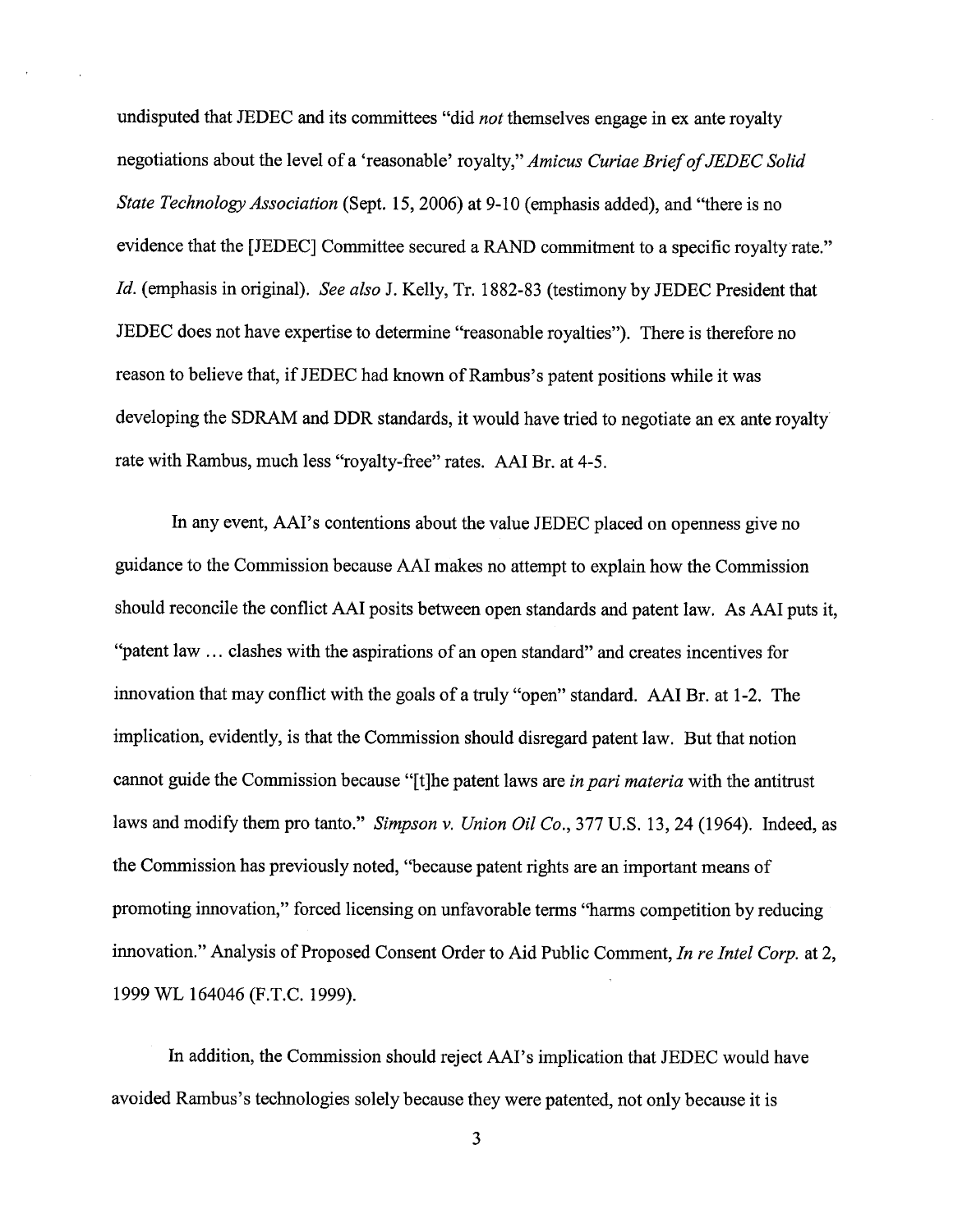factually wrong, but also because such a stance by JEDEC would have amounted to a group boycott in violation of the antitrust laws. See American Soc'y of Sanitary Eng'g, 106 F.T.C. 324 (1985) (prohibiting an SSO from excluding equally-perfonning technologies solely because they were patented). In short, although AAI appears to argue that an SSO's preference for open standards should prevail over patent claims, neither antitrust law nor patent law supports its position.

#### $B<sub>r</sub>$ AAI's suggestion that the Commission should try to restore competition to the "market for an open standard" is irrelevant and wrong even on its own terms.

AAI suggests that the Commission should strive to restore competition in the "market for the standard" (AAI Br. at iv), rather than the markets in which the relevant technologies are offered for use in SDRAM and DDR SDRAM. That is not a useful suggestion.

First, it is not clear that there ever was a "market" for the pertinent SDRAM and DDR SDRAM standards. The SDRAM and DDR SDRAM standards were chosen by a vote of JEDEC members, not as a result of a de facto standards battle in the marketplace. They were established, not as a cumulative product of the kind of independent and self-interested commercial transactions that characterize ordinary markets, but rather by the collective decision of essentially all of the market participants. See generally Comm'n Op. at 33 (stating that standard setting displaces the normal process of selection through market-based competition"

Moreover, the Commission has never made a finding that there was any such "market" for DRAM standards. Instead, the Commission has found that the four "relevant product markets" in this case are the markets for latency technology, burst length technology, data acceleration technology, and clock synchronization technology. Comm'n Op. at 9. Rambus and Complaint Counsel have focused their briefing on the appropriate remedy for anticompetitive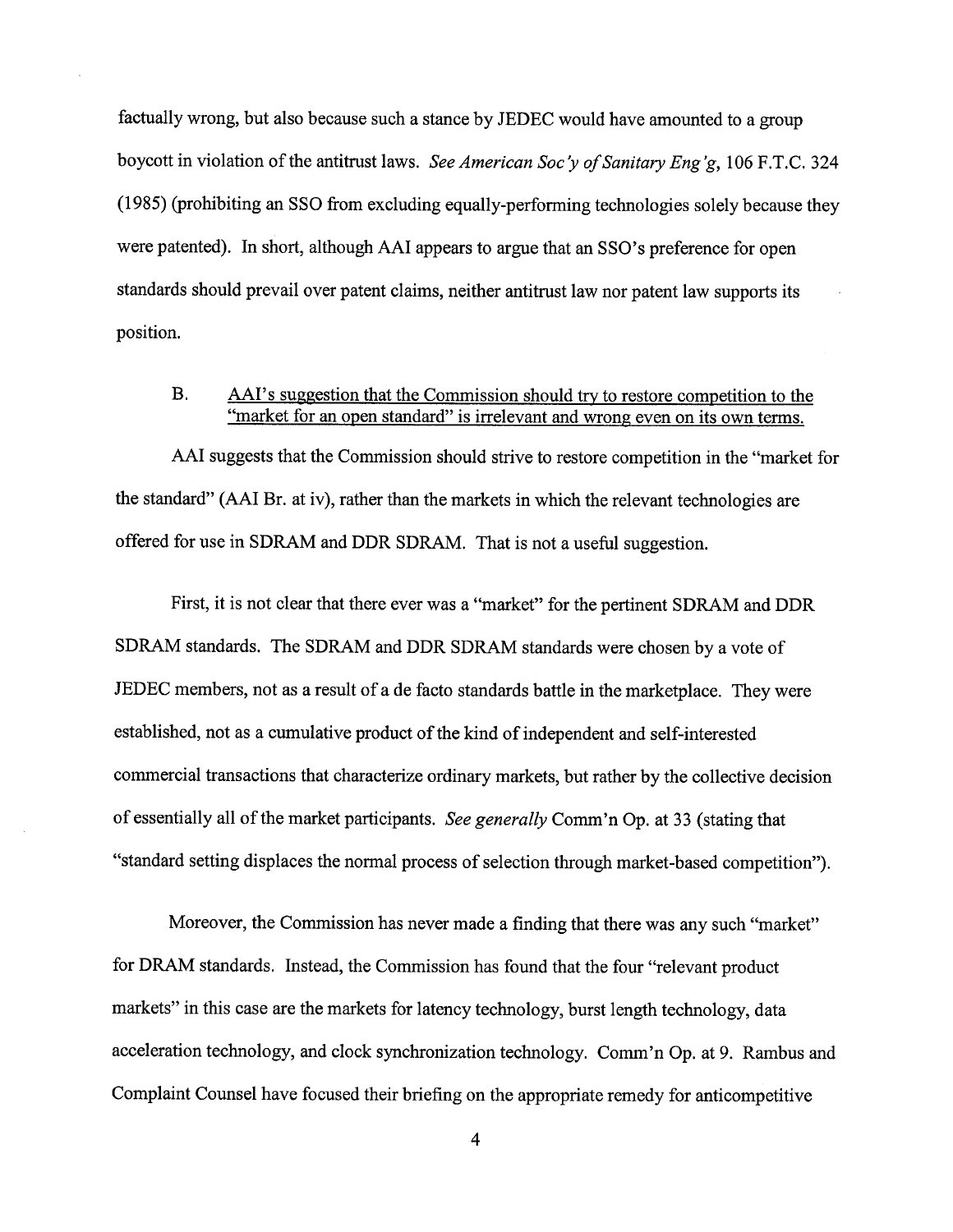conduct affecting those markets, and the Commission's decision on remedy should follow the same path.

In any event, even if the JEDEC process could be deemed to be a market, the Commission cannot as a practical matter restore competition to that market. Nobody---not even the DRAM manufacturers who seek to curtail Rambus's patent rights—has suggested that the Commission should require JEDEC to promulgate new SDRAM and DDR SDRAM standards through some process by which hypothetical alternative technologies would compete for JEDEC's favor.

## II. AAI's Argument About Rambus's "Reward" From Its Patents Is Analytically Flawed And Unrelated To The Issues In This Case.

AAI's second principle is that the "reward" to which Rambus is "entitle[d]" from its patents should reflect only the economic benefit of the technology, and not any independent or additional benefit attributable to the fact that that technology was adopted as a standard. This argument is wrong as a matter of law and unworkable as a factual matter.

As to the law, it is not the Commission's role to calculate "the economic value of the standard" (AAI Br. at 6) and then determine the shares of that value to which various entities are "entitled." That might be a proper function for a rate-making agency, but the Commission has never adopted such a role. If the Commission has and decides to exercise authority to go beyond a cease and desist order, its role in selecting a remedy in this case would entail detennining the maximum royalties that licensees would have agreed to pay in the but-for world. AAI's argument sheds no light on that.

5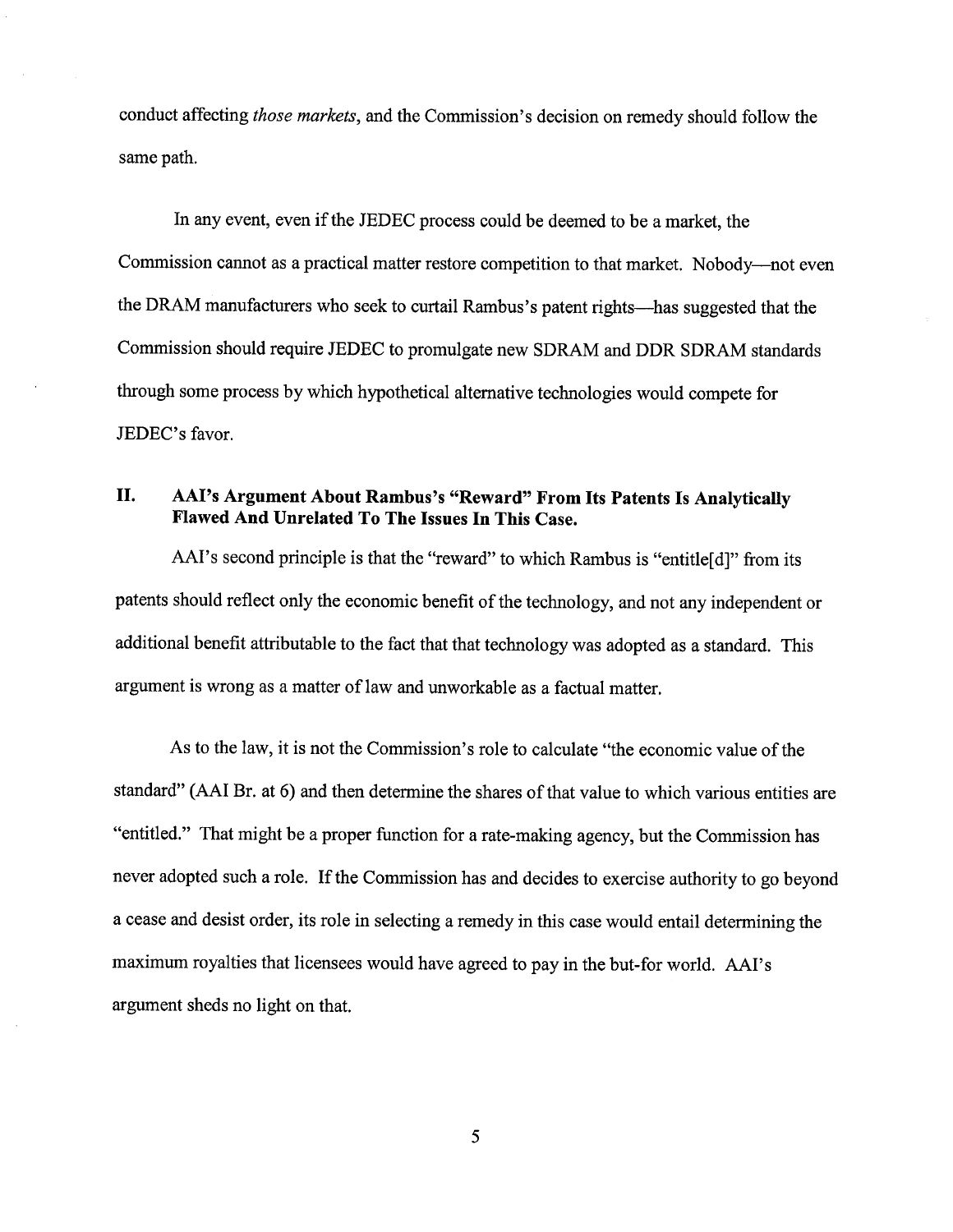Moreover, AAI offers no hint as to how the Commission might undertake the factual task AAI would like it to perform. Instead, AAI acknowledge that "[d] isentangling commercial demand attributable to the patent from the demand attributable to the standard may not always be easy." AAI Br. at 6. That is a significant understatement. There is nothing in the record that suggests a method or a basis for measuring "commercial demand" for the DDR or SDRAM standards, let alone how one might measure what AAI assumes to be the separate value of the components of that demand. Cf., Fromson v. Western Litho Plate and Supply Co., 853 F.2d 1568, 1578 (Fed. Cir. 1988) ("when calculating reasonable royalties for damages purposes courts should treat the infringing product as a unified whole rather than attempt to allocate value to component parts). And AAI ignores the record evidence that is most relevant to its argument-evidence showing that Hyundai agreed to pay a 2.5% royalty for use of Rambus's technologies in DRAMs even before those technologies were incorporated into JEDEC standards. See Rambus Opening Remedy Br. at 17- 18; Rambus Reply Remedy Br. at 8 n. 11.

AAI attempts to avoid the practical and factual difficulties inherent in its approach by asserting that Rambus should be required to prove—by clear and convincing evidence—how much its patented technologies "contribute to the commercial demand for compliance with the standard." AAI Br. at 7. If AAI's approach proves to be unworkable, the implication for the assertion would be that DRAM manufacturers should be allowed by default to use Rambus's technologies for nothing. AAI cites no authority to support this outlandish argument. To the contrary, as Rambus has explained in previous briefing, it is Complaint Counsel, not Rambus that bear the burden of proof to justify a competition-restoring remedy. See Rambus Opening Remedy Br. at 7; Rambus Reply Remedy Br. at 6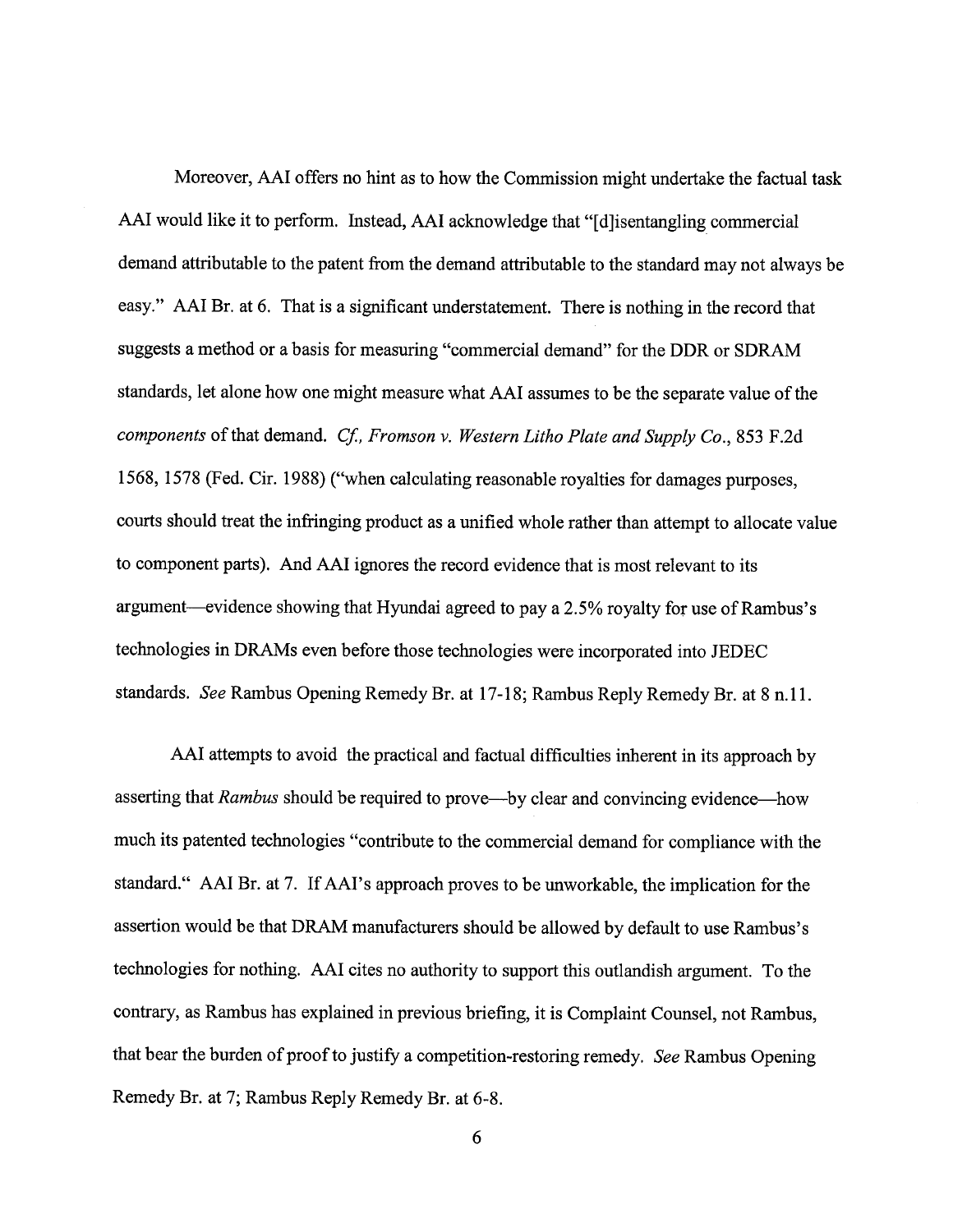$* *$ 

As a matter of law, the Commission should set a remedy that prevents unlawful conduct in the future and—if the Commission has authority to go beyond that objective—restores the markets that the Commission found Rambus to have monopolized to their but-for state. The fonner objective focuses on possible deception by Rambus in the future; the latter turns on what would have happened in the but-for world. Whereas Rambus and Complaint Counsel agree that those are the central remedy issues in this case (see Complaint Counsel Opening Remedy Br. at 18), AAI's brief addresses neither and thus fails to offer the Commission helpful guidance.

DATED: October 30, 2006

Respectfully submitted,

**Gregory P. Stone** Steven M. Perry Peter A. Detre MUNGER, TOLLES & OLSON LLP 355 South Grand Avenue, 35th Floor Los Angeles, California 90071 (213) 683-9100

A. Douglas Melamed Paul R.Q. Wolfson Sambhav N. Sankar Pratik A. Shah WILMER CUTLER PICKERING HALE AND DORR LLP 1875 Pennsylvania Avenue, NW Washington, D.C. 20006 (202) 663-6000

Attorneys for Respondent Rambus Inc.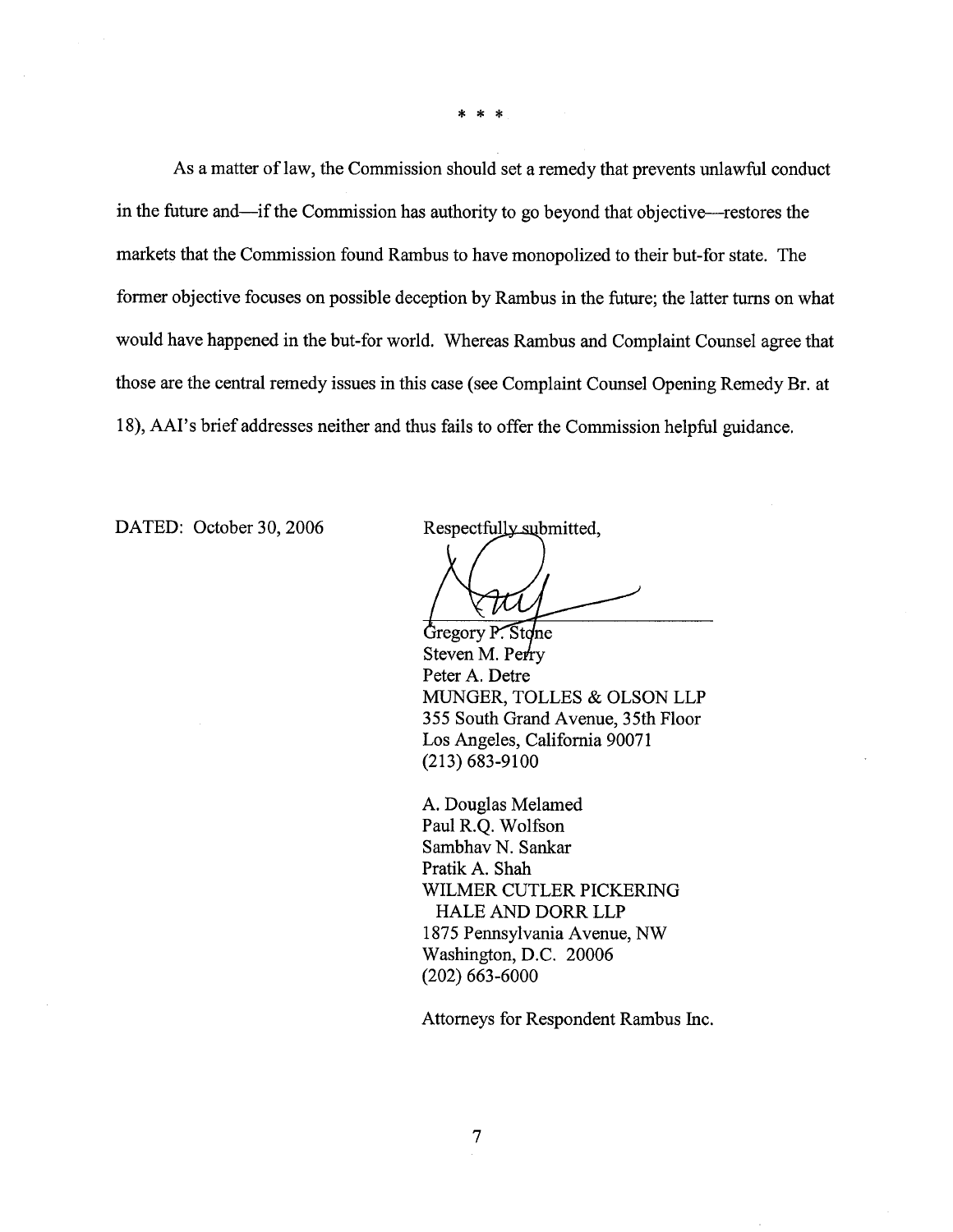#### UNITED STATES OF AMERICA BEFORE THE FEDERAL TRADE COMMISSION

COMMISSIONERS: Deborah Platt Majoras, Chairman Pamela Jones Harbour Jon Leibowitz Wiliam E. Kovacic J. Thomas Rosch

 $\mathcal{E}$ 

In the Matter of

a corporation.

RAMBUS Inc., Docket No. 9302

 $\label{eq:1} \mathcal{F}(\mu,\mu,\delta^2)=\mathcal{F}^{(2)}\mathcal{F}^{(2)}\mathcal{F}^{(2)}\mathcal{F}^{(2)}$ 

#### CERTIFICATE OF SERVICE

I, Sambhav Sankar, hereby certify that on October 30, 2006, I caused a true and correct copy of the Supplemental Brief of Respondent Rambus Inc. in Response to Amicus Curiae Brief for American Antitrust Institute, Inc. to be served on the following persons by hand delivery:

Donald S. Clark, Secretary Geoffrey Oliver, Esq. Federal Trade Commission<br>
Room H-135<br>
Rureau of Competent 600 Pennsylvania Avenue, NW Federal Trade Commission

Bureau of Competition 601 New Jersey Avenue, NW Washington, DC 20001

And on the following persons by fax and overnight mail:

 $\boldsymbol{I}$ 

William J. Baer Jared Bobrow<br>Arnold & Porter LLP Weil Gotshal 202-942-5000<br>202-942-5999-fax 650-802-3100 202-942-5999-fax 650-802-3100-fax<br>
Counsel for amicus Micron Counsel for amicu

Arold & Porter LLP Weil Gotshal & Manges LLP 555 Twelfth Street, NW<br>
Washington, DC 20004 1999 Redwood Shores CA 94065 Washington, DC 20004 Redwood Shores, CA 94065<br>202-942-5000 650-802-3000 Counsel for amicus Micron Francesco Counsel for amicus Micron<br>Technology, Inc. Counsel for amicus Micron Counsel for amicus Micron Technology, Inc.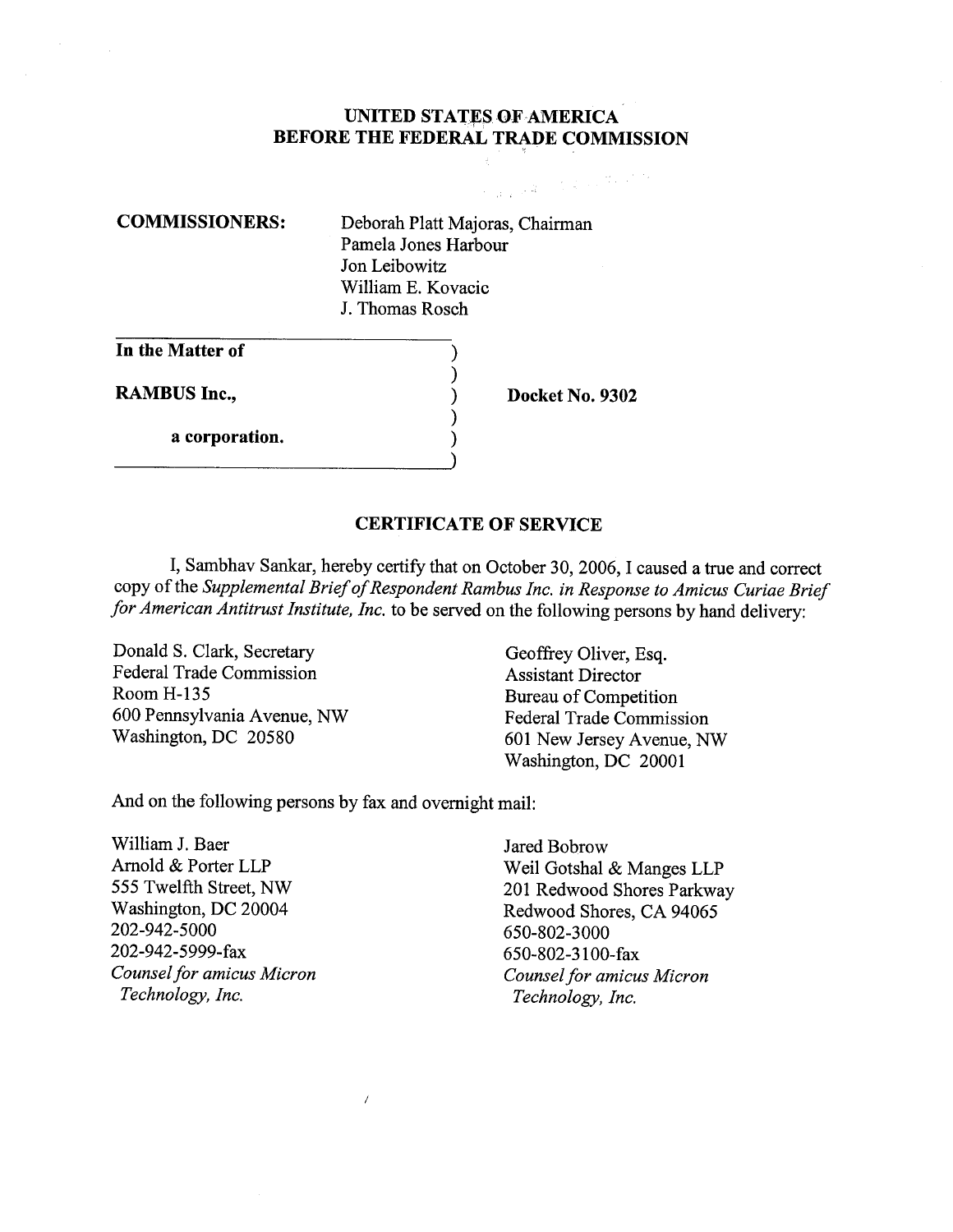David Healey Weil Gotshal & Manges LLP 700 Louisiana, Suite 1600 Houston, TX 77002-2784 713-546-5000 713-224-9511-fax Counsel for amicus Samsung Electronics Corporation, Ltd.

Theodore G. Brown, III Townsend & Townsend and Crew LLP 379 Lytton Ave. Palo Alto, CA 94301 650-326-2400 650-326-2422-fax Counsel for amicus Hynix Semiconductor, Inc.

Andrew Updegrove Gesmer Updegrove LLP 40 Broad Street Boston, MA 02109 617-350-6800 617-350-6878-fax Counsel for amicus Gesmer Updegrove LLP

George S. Cary Cleary Gottlieb Steen & Hamilton LLP 2000 Pennsylvania Avenue, NW Washington DC 20006 202-974- 1500 202-974-1999-fax Counsel for amicus Broadcom Corp.

Kenneth N. Nissly Thelen Reid & Priest LLP 225 West Santa Clara St., 12th Floor San Jose, CA 95113 408-292-5800 408-287-8040-fax Counsel for amicus Hynix Semiconductor, Inc.

David Beddow O'Melveny & Myers, LLP 1625 Eye St. NW Washington, D.C. 20006-4001 202-383-5300 202-383-5414-fax Counsel for amicus Hynix Semiconductor, Inc.

Kevin D. McDonald Jones Day 51 Louisiana Avenue, NW Washington, DC 20001 202-879-3939 202-626-1700-fax Counsel for amicus Freescale Semiconductor, Inc.

Steven C. Holtzman Bois, Schiler & Flexner LLP 1999 Harrson Street, Suite 900 Oakland, CA 94612 510-874- 1000 510-874-1460-fax Counsel for amicus Broadcom Corp.